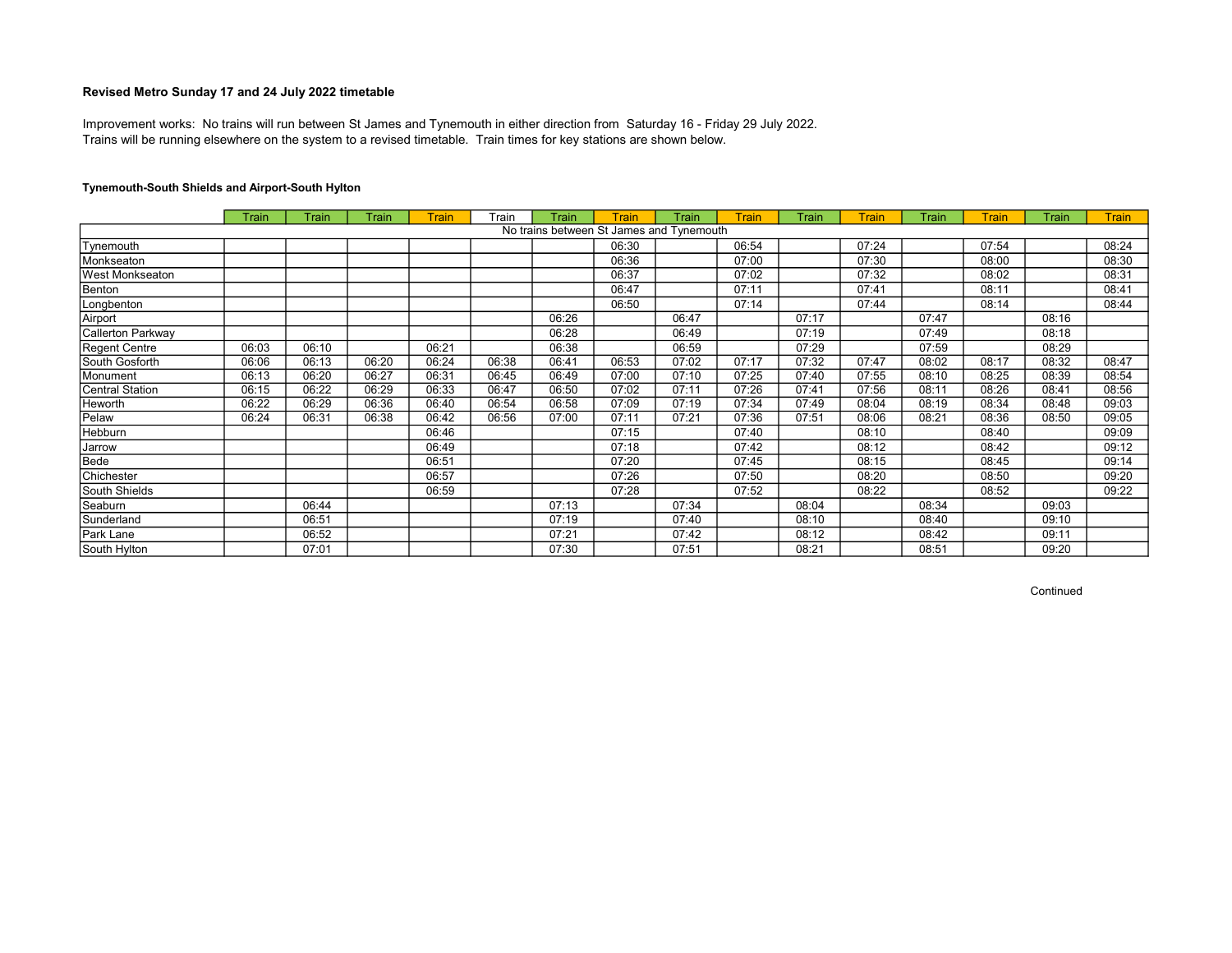Trains will be running elsewhere on the system to a revised timetable. Train times for key stations are shown below. Improvement works: No trains will run between St James and Tynemouth in either direction from Saturday 16 - Friday 29 July 2022.

|                   | Train | Train | <b>Train</b> | Train | Train | Train | <b>Train</b>                             | Train | Train | Train | <b>Train</b> | Train | <b>Train</b> | Train | <b>Train</b> |
|-------------------|-------|-------|--------------|-------|-------|-------|------------------------------------------|-------|-------|-------|--------------|-------|--------------|-------|--------------|
|                   |       |       |              |       |       |       | No trains between St James and Tynemouth |       |       |       |              |       |              |       |              |
| Tynemouth         |       |       | 08:54        |       | 09:09 |       | 09:24                                    |       | 09:39 |       | 09:54        |       | 10:09        |       | 10:24        |
| Monkseaton        |       |       | 09:00        |       | 09:15 |       | 09:30                                    |       | 09:45 |       | 10:00        |       | 10:15        |       | 10:30        |
| West Monkseaton   |       |       | 09:01        |       | 09:16 |       | 09:31                                    |       | 09:46 |       | 10:01        |       | 10:16        |       | 10:31        |
| Benton            |       |       | 09:11        |       | 09:26 |       | 09:41                                    |       | 09:56 |       | 10:11        |       | 10:26        |       | 10:41        |
| Longbenton        |       |       | 09:14        |       | 09:29 |       | 09:44                                    |       | 09:59 |       | 10:14        |       | 10:29        |       | 10:44        |
| Airport           | 08:44 |       |              | 09:09 |       | 09:24 |                                          | 09:39 |       | 09:54 |              | 10:09 |              | 10:24 |              |
| Callerton Parkway | 08:46 |       |              | 09:11 |       | 09:26 |                                          | 09:41 |       | 09:56 |              | 10:11 |              | 10:26 |              |
| Regent Centre     | 08:56 | 09:09 |              | 09:21 |       | 09:36 |                                          | 09:51 |       | 10:06 |              | 10:21 |              | 10:36 |              |
| South Gosforth    | 08:59 | 09:11 | 09:17        | 09:24 | 09:32 | 09:39 | 09:47                                    | 09:54 | 10:02 | 10:09 | 10:17        | 10:24 | 10:32        | 10:39 | 10:47        |
| Monument          | 09:07 | 09:19 | 09:24        | 09:32 | 09:39 | 09:47 | 09:54                                    | 10:02 | 10:09 | 10:17 | 10:24        | 10:32 | 10:39        | 10:47 | 10:54        |
| Central Station   | 09:08 | 09:20 | 09:26        | 09:33 | 09:41 | 09:48 | 09:56                                    | 10:03 | 10:11 | 10:18 | 10:26        | 10:33 | 10:41        | 10:48 | 10:56        |
| Heworth           | 09:16 | 09:28 | 09:33        | 09:41 | 09:48 | 09:56 | 10:03                                    | 10:11 | 10:18 | 10:26 | 10:33        | 10:41 | 10:48        | 10:56 | 11:03        |
| Pelaw             | 09:18 | 09:30 | 09:35        | 09:43 | 09:50 | 09:58 | 10:05                                    | 10:13 | 10:20 | 10:28 | 10:35        | 10:43 | 10:50        | 10:58 | 11:05        |
| Hebburn           |       |       | 09:39        |       | 09:54 |       | 10:09                                    |       | 10:24 |       | 10:39        |       | 10:54        |       | 11:09        |
| Jarrow            |       |       | 09:42        |       | 09:57 |       | 10:12                                    |       | 10:27 |       | 10:42        |       | 10:57        |       | 11:12        |
| Bede              |       |       | 09:44        |       | 09:59 |       | 10:14                                    |       | 10:29 |       | 10:44        |       | 10:59        |       | 11:14        |
| Chichester        |       |       | 09:50        |       | 10:05 |       | 10:20                                    |       | 10:35 |       | 10:50        |       | 11:05        |       | 11:20        |
| South Shields     |       |       | 09:52        |       | 10:07 |       | 10:22                                    |       | 10:37 |       | 10:52        |       | 11:07        |       | 11:22        |
| Seaburn           | 09:31 | 09:43 |              | 09:56 |       | 10:11 |                                          | 10:26 |       | 10:41 |              | 10:56 |              | 11:11 |              |
| Sunderland        | 09:37 | 09:49 |              | 10:02 |       | 10:17 |                                          | 10:32 |       | 10:47 |              | 11:02 |              | 11:17 |              |
| Park Lane         | 09:39 | 09:51 |              | 10:04 |       | 10:19 |                                          | 10:34 |       | 10:49 |              | 11:04 |              | 11:19 |              |
| South Hylton      | 09:48 | 10:00 |              | 10:13 |       | 10:28 |                                          | 10:43 |       | 10:58 |              | 11:13 |              | 11:28 |              |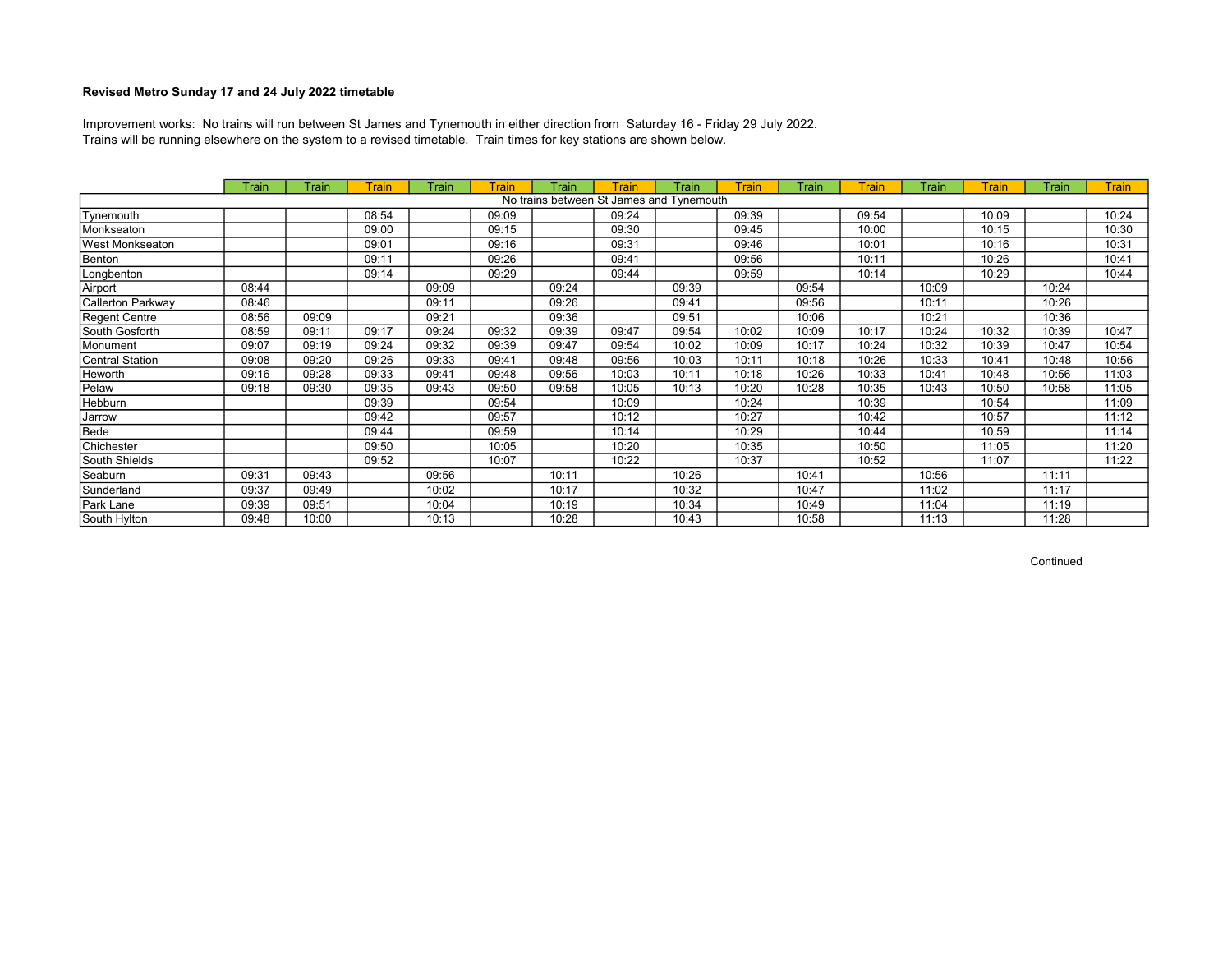Trains will be running elsewhere on the system to a revised timetable. Train times for key stations are shown below. Improvement works: No trains will run between St James and Tynemouth in either direction from Saturday 16 - Friday 29 July 2022.

|                   | Train | Train | Train | <b>Train</b> | Train | <b>Train</b> | Train | Train                                    | Train | <b>Train</b> | Train | Train | Train | Train | Train |
|-------------------|-------|-------|-------|--------------|-------|--------------|-------|------------------------------------------|-------|--------------|-------|-------|-------|-------|-------|
|                   |       |       |       |              |       |              |       | No trains between St James and Tynemouth |       |              |       |       |       |       |       |
| Tynemouth         |       | 10:39 |       | 10:54        |       | 11:09        |       | 11:24                                    |       | 11:39        |       | 11:54 |       | 12:09 |       |
| Monkseaton        |       | 10:45 |       | 11:00        |       | 11:15        |       | 11:30                                    |       | 11:45        |       | 12:00 |       | 12:15 |       |
| West Monkseaton   |       | 10:46 |       | 11:01        |       | 11:16        |       | 11:31                                    |       | 11:46        |       | 12:01 |       | 12:16 |       |
| Benton            |       | 10:56 |       | 11:11        |       | 11:26        |       | 11:41                                    |       | 11:56        |       | 12:11 |       | 12:26 |       |
| Longbenton        |       | 10:59 |       | 11:14        |       | 11:29        |       | 11:44                                    |       | 11:59        |       | 12:14 |       | 12:29 |       |
| Airport           | 10:39 |       | 10:54 |              | 11:09 |              | 11:24 |                                          | 11:39 |              | 11:54 |       | 12:09 |       | 12:24 |
| Callerton Parkway | 10:41 |       | 10:56 |              | 11:11 |              | 11:26 |                                          | 11:41 |              | 11:56 |       | 12:11 |       | 12:26 |
| Regent Centre     | 10:51 |       | 11:06 |              | 11:21 |              | 11:36 |                                          | 11:51 |              | 12:06 |       | 12:21 |       | 12:36 |
| South Gosforth    | 10:54 | 11:02 | 11:09 | 11:17        | 11:24 | 11:32        | 11:39 | 11:47                                    | 11:54 | 12:02        | 12:09 | 12:17 | 12:24 | 12:32 | 12:39 |
| Monument          | 11:02 | 11:09 | 11:17 | 11:24        | 11:32 | 11:39        | 11:47 | 11:54                                    | 12:02 | 12:09        | 12:17 | 12:24 | 12:32 | 12:39 | 12:47 |
| Central Station   | 11:03 | 11:11 | 11:18 | 11:26        | 11:33 | 11:41        | 11:48 | 11:56                                    | 12:03 | 12:11        | 12:18 | 12:26 | 12:33 | 12:41 | 12:48 |
| Heworth           | 11:11 | 11:18 | 11:26 | 11:33        | 11:41 | 11:48        | 11:56 | 12:03                                    | 12:11 | 12:18        | 12:26 | 12:33 | 12:41 | 12:48 | 12:56 |
| Pelaw             | 11:13 | 11:20 | 11:28 | 11:35        | 11:43 | 11:50        | 11:58 | 12:05                                    | 12:13 | 12:20        | 12:28 | 12:35 | 12:43 | 12:50 | 12:58 |
| Hebburn           |       | 11:24 |       | 11:39        |       | 11:54        |       | 12:09                                    |       | 12:24        |       | 12:39 |       | 12:54 |       |
| Jarrow            |       | 11:27 |       | 11:42        |       | 11:57        |       | 12:12                                    |       | 12:27        |       | 12:42 |       | 12:57 |       |
| Bede              |       | 11:29 |       | 11:44        |       | 11:59        |       | 12:14                                    |       | 12:29        |       | 12:44 |       | 12:59 |       |
| Chichester        |       | 11:35 |       | 11:50        |       | 12:05        |       | 12:20                                    |       | 12:35        |       | 12:50 |       | 13:05 |       |
| South Shields     |       | 11:37 |       | 11:52        |       | 12:07        |       | 12:22                                    |       | 12:37        |       | 12:52 |       | 13:07 |       |
| Seaburn           | 11:26 |       | 11:41 |              | 11:56 |              | 12:11 |                                          | 12:26 |              | 12:41 |       | 12:56 |       | 13:11 |
| Sunderland        | 11:32 |       | 11:47 |              | 12:02 |              | 12:17 |                                          | 12:32 |              | 12:47 |       | 13:02 |       | 13:17 |
| Park Lane         | 11:34 |       | 11:49 |              | 12:04 |              | 12:19 |                                          | 12:34 |              | 12:49 |       | 13:04 |       | 13:19 |
| South Hylton      | 11:43 |       | 11:58 |              | 12:13 |              | 12:28 |                                          | 12:43 |              | 12:58 |       | 13:13 |       | 13:28 |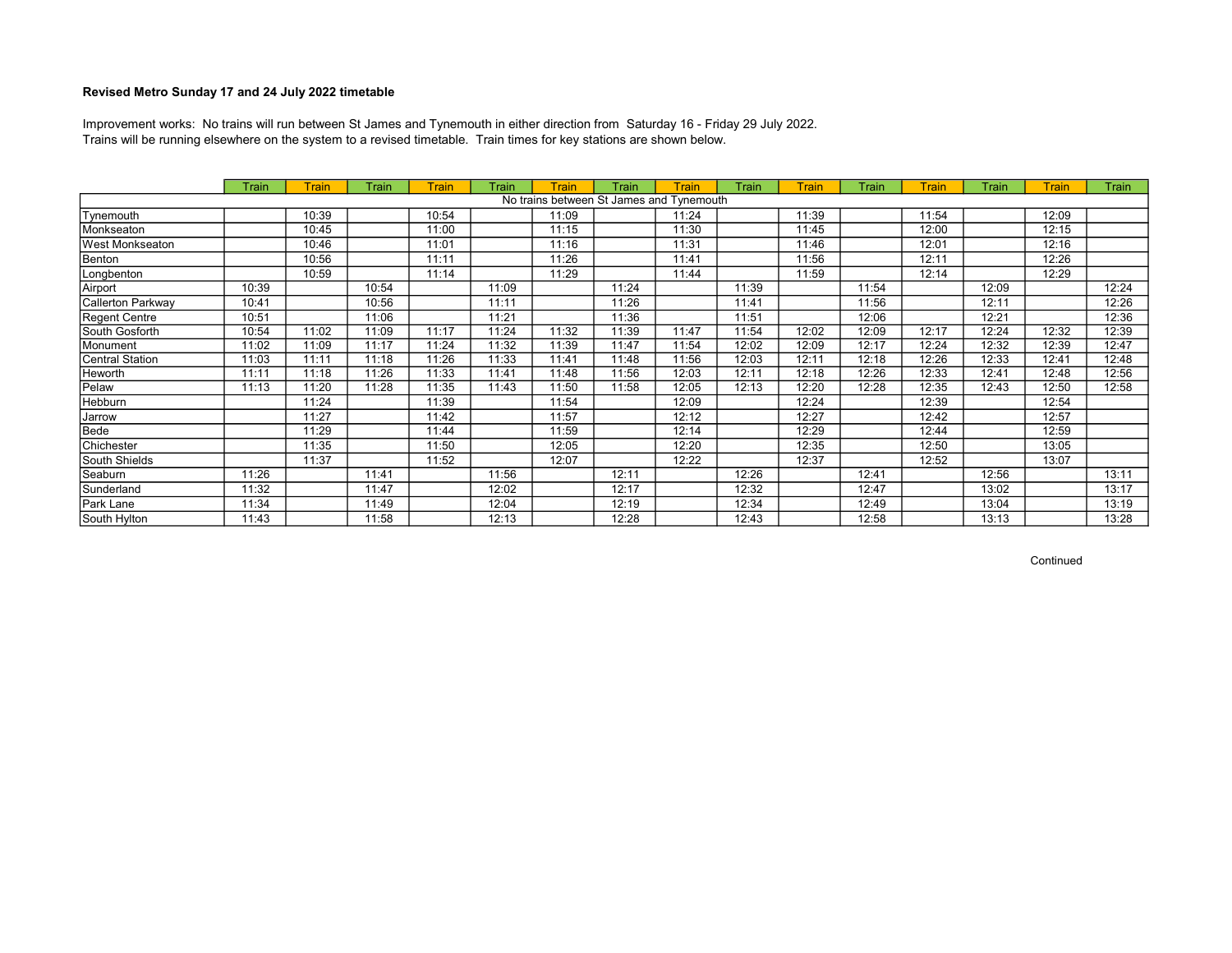Trains will be running elsewhere on the system to a revised timetable. Train times for key stations are shown below. Improvement works: No trains will run between St James and Tynemouth in either direction from Saturday 16 - Friday 29 July 2022.

|                   | <b>Train</b> | Train | Train | Train | Train | Train | <b>Train</b>                             | Train | <b>Train</b> | Train | <b>Train</b> | Train | <b>Train</b> | Train | <b>Train</b> |
|-------------------|--------------|-------|-------|-------|-------|-------|------------------------------------------|-------|--------------|-------|--------------|-------|--------------|-------|--------------|
|                   |              |       |       |       |       |       | No trains between St James and Tynemouth |       |              |       |              |       |              |       |              |
| Tynemouth         | 12:24        |       | 12:39 |       | 12:54 |       | 13:09                                    |       | 13:24        |       | 13:39        |       | 13:54        |       | 14:09        |
| Monkseaton        | 12:30        |       | 12:45 |       | 13:00 |       | 13:15                                    |       | 13:30        |       | 13:45        |       | 14:00        |       | 14:15        |
| West Monkseaton   | 12:31        |       | 12:46 |       | 13:01 |       | 13:16                                    |       | 13:31        |       | 13:46        |       | 14:01        |       | 14:16        |
| Benton            | 12:41        |       | 12:56 |       | 13:11 |       | 13:26                                    |       | 13:41        |       | 13:56        |       | 14:11        |       | 14:26        |
| Longbenton        | 12:44        |       | 12:59 |       | 13:14 |       | 13:29                                    |       | 13:44        |       | 13:59        |       | 14:14        |       | 14:29        |
| Airport           |              | 12:39 |       | 12:54 |       | 13:09 |                                          | 13:24 |              | 13:39 |              | 13:54 |              | 14:09 |              |
| Callerton Parkway |              | 12:41 |       | 12:56 |       | 13:11 |                                          | 13:26 |              | 13:41 |              | 13:56 |              | 14:11 |              |
| Regent Centre     |              | 12:51 |       | 13:06 |       | 13:21 |                                          | 13:36 |              | 13:51 |              | 14:06 |              | 14:21 |              |
| South Gosforth    | 12:47        | 12:54 | 13:02 | 13:09 | 13:17 | 13:24 | 13:32                                    | 13:39 | 13:47        | 13:54 | 14:02        | 14:09 | 14:17        | 14:24 | 14:32        |
| Monument          | 12:54        | 13:02 | 13:09 | 13:17 | 13:24 | 13:32 | 13:39                                    | 13:47 | 13:54        | 14:02 | 14:09        | 14:17 | 14:24        | 14:32 | 14:39        |
| Central Station   | 12:56        | 13:03 | 13:11 | 13:18 | 13:26 | 13:33 | 13:41                                    | 13:48 | 13:56        | 14:03 | 14:11        | 14:18 | 14:26        | 14:33 | 14:41        |
| Heworth           | 13:03        | 13:11 | 13:18 | 13:26 | 13:33 | 13:41 | 13:48                                    | 13:56 | 14:03        | 14:11 | 14:18        | 14:26 | 14:33        | 14:41 | 14:48        |
| Pelaw             | 13:05        | 13:13 | 13:20 | 13:28 | 13:35 | 13:43 | 13:50                                    | 13:58 | 14:05        | 14:13 | 14:20        | 14:28 | 14:35        | 14:43 | 14:50        |
| Hebburn           | 13:09        |       | 13:24 |       | 13:39 |       | 13:54                                    |       | 14:09        |       | 14:24        |       | 14:39        |       | 14:54        |
| Jarrow            | 13:12        |       | 13:27 |       | 13:42 |       | 13:57                                    |       | 14:12        |       | 14:27        |       | 14:42        |       | 14:57        |
| Bede              | 13:14        |       | 13:29 |       | 13:44 |       | 13:59                                    |       | 14:14        |       | 14:29        |       | 14:44        |       | 14:59        |
| Chichester        | 13:20        |       | 13:35 |       | 13:50 |       | 14:05                                    |       | 14:20        |       | 14:35        |       | 14:50        |       | 15:05        |
| South Shields     | 13:22        |       | 13:37 |       | 13:52 |       | 14:07                                    |       | 14:22        |       | 14:37        |       | 14:52        |       | 15:07        |
| Seaburn           |              | 13:26 |       | 13:41 |       | 13:56 |                                          | 14:11 |              | 14:26 |              | 14:41 |              | 14:56 |              |
| Sunderland        |              | 13:32 |       | 13:47 |       | 14:02 |                                          | 14:17 |              | 14:32 |              | 14:47 |              | 15:02 |              |
| Park Lane         |              | 13:34 |       | 13:49 |       | 14:04 |                                          | 14:19 |              | 14:34 |              | 14:49 |              | 15:04 |              |
| South Hylton      |              | 13:43 |       | 13:58 |       | 14:13 |                                          | 14:28 |              | 14:43 |              | 14:58 |              | 15:13 |              |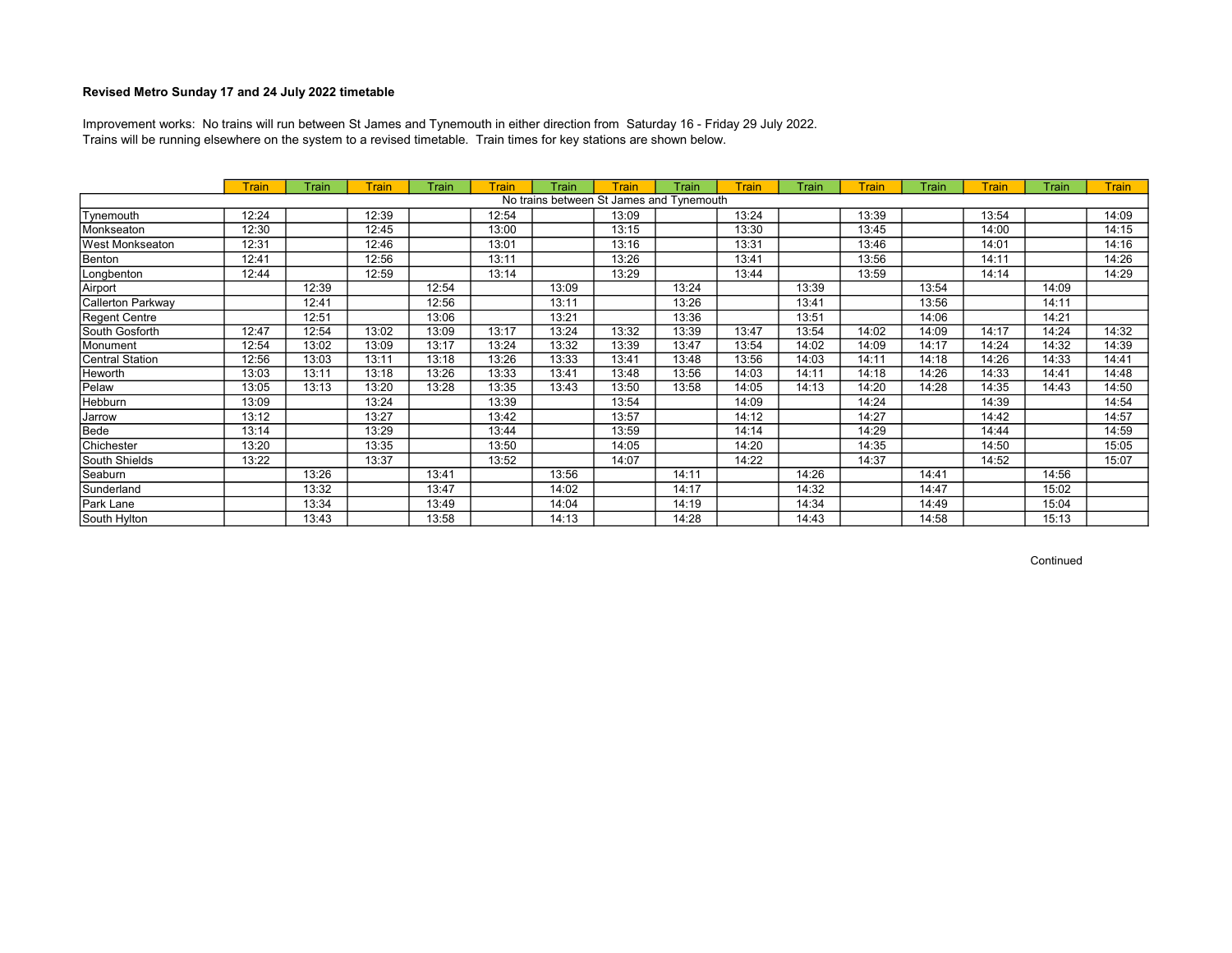Trains will be running elsewhere on the system to a revised timetable. Train times for key stations are shown below. Improvement works: No trains will run between St James and Tynemouth in either direction from Saturday 16 - Friday 29 July 2022.

|                   | Train | Train | Train | <b>Train</b> | Train | <b>Train</b> | Train | Train                                    | Train | <b>Train</b> | Train | Train | Train | Train | Train |
|-------------------|-------|-------|-------|--------------|-------|--------------|-------|------------------------------------------|-------|--------------|-------|-------|-------|-------|-------|
|                   |       |       |       |              |       |              |       | No trains between St James and Tynemouth |       |              |       |       |       |       |       |
| Tynemouth         |       | 14:24 |       | 14:39        |       | 14:54        |       | 15:09                                    |       | 15:24        |       | 15:39 |       | 15:54 |       |
| Monkseaton        |       | 14:30 |       | 14:45        |       | 15:00        |       | 15:15                                    |       | 15:30        |       | 15:45 |       | 16:00 |       |
| West Monkseaton   |       | 14:31 |       | 14:46        |       | 15:01        |       | 15:16                                    |       | 15:31        |       | 15:46 |       | 16:01 |       |
| Benton            |       | 14:41 |       | 14:56        |       | 15:11        |       | 15:26                                    |       | 15:41        |       | 15:56 |       | 16:11 |       |
| Longbenton        |       | 14:44 |       | 14:59        |       | 15:14        |       | 15:29                                    |       | 15:44        |       | 15:59 |       | 16:14 |       |
| Airport           | 14:24 |       | 14:39 |              | 14:54 |              | 15:09 |                                          | 15:24 |              | 15:39 |       | 15:54 |       | 16:09 |
| Callerton Parkway | 14:26 |       | 14:41 |              | 14:56 |              | 15:11 |                                          | 15:26 |              | 15:41 |       | 15:56 |       | 16:11 |
| Regent Centre     | 14:36 |       | 14:51 |              | 15:06 |              | 15:21 |                                          | 15:36 |              | 15:51 |       | 16:06 |       | 16:21 |
| South Gosforth    | 14:39 | 14:47 | 14:54 | 15:02        | 15:09 | 15:17        | 15:24 | 15:32                                    | 15:39 | 15:47        | 15:54 | 16:02 | 16:09 | 16:17 | 16:24 |
| Monument          | 14:47 | 14:54 | 15:02 | 15:09        | 15:17 | 15:24        | 15:32 | 15:39                                    | 15:47 | 15:54        | 16:02 | 16:09 | 16:17 | 16:24 | 16:32 |
| Central Station   | 14:48 | 14:56 | 15:03 | 15:11        | 15:18 | 15:26        | 15:33 | 15:41                                    | 15:48 | 15:56        | 16:03 | 16:11 | 16:18 | 16:26 | 16:33 |
| Heworth           | 14:56 | 15:03 | 15:11 | 15:18        | 15:26 | 15:33        | 15:41 | 15:48                                    | 15:56 | 16:03        | 16:11 | 16:18 | 16:26 | 16:33 | 16:41 |
| Pelaw             | 14:58 | 15:05 | 15:13 | 15:20        | 15:28 | 15:35        | 15:43 | 15:50                                    | 15:58 | 16:05        | 16:13 | 16:20 | 16:28 | 16:35 | 16:43 |
| Hebburn           |       | 15:09 |       | 15:24        |       | 15:39        |       | 15:54                                    |       | 16:09        |       | 16:24 |       | 16:39 |       |
| Jarrow            |       | 15:12 |       | 15:27        |       | 15:42        |       | 15:57                                    |       | 16:12        |       | 16:27 |       | 16:42 |       |
| Bede              |       | 15:14 |       | 15:29        |       | 15:44        |       | 15:59                                    |       | 16:14        |       | 16:29 |       | 16:44 |       |
| Chichester        |       | 15:20 |       | 15:35        |       | 15:50        |       | 16:05                                    |       | 16:20        |       | 16:35 |       | 16:50 |       |
| South Shields     |       | 15:22 |       | 15:37        |       | 15:52        |       | 16:07                                    |       | 16:22        |       | 16:37 |       | 16:52 |       |
| Seaburn           | 15:11 |       | 15:26 |              | 15:41 |              | 15:56 |                                          | 16:11 |              | 16:26 |       | 16:41 |       | 16:56 |
| Sunderland        | 15:17 |       | 15:32 |              | 15:47 |              | 16:02 |                                          | 16:17 |              | 16:32 |       | 16:47 |       | 17:02 |
| Park Lane         | 15:19 |       | 15:34 |              | 15:49 |              | 16:04 |                                          | 16:19 |              | 16:34 |       | 16:49 |       | 17:04 |
| South Hylton      | 15:28 |       | 15:43 |              | 15:58 |              | 16:13 |                                          | 16:28 |              | 16:43 |       | 16:58 |       | 17:13 |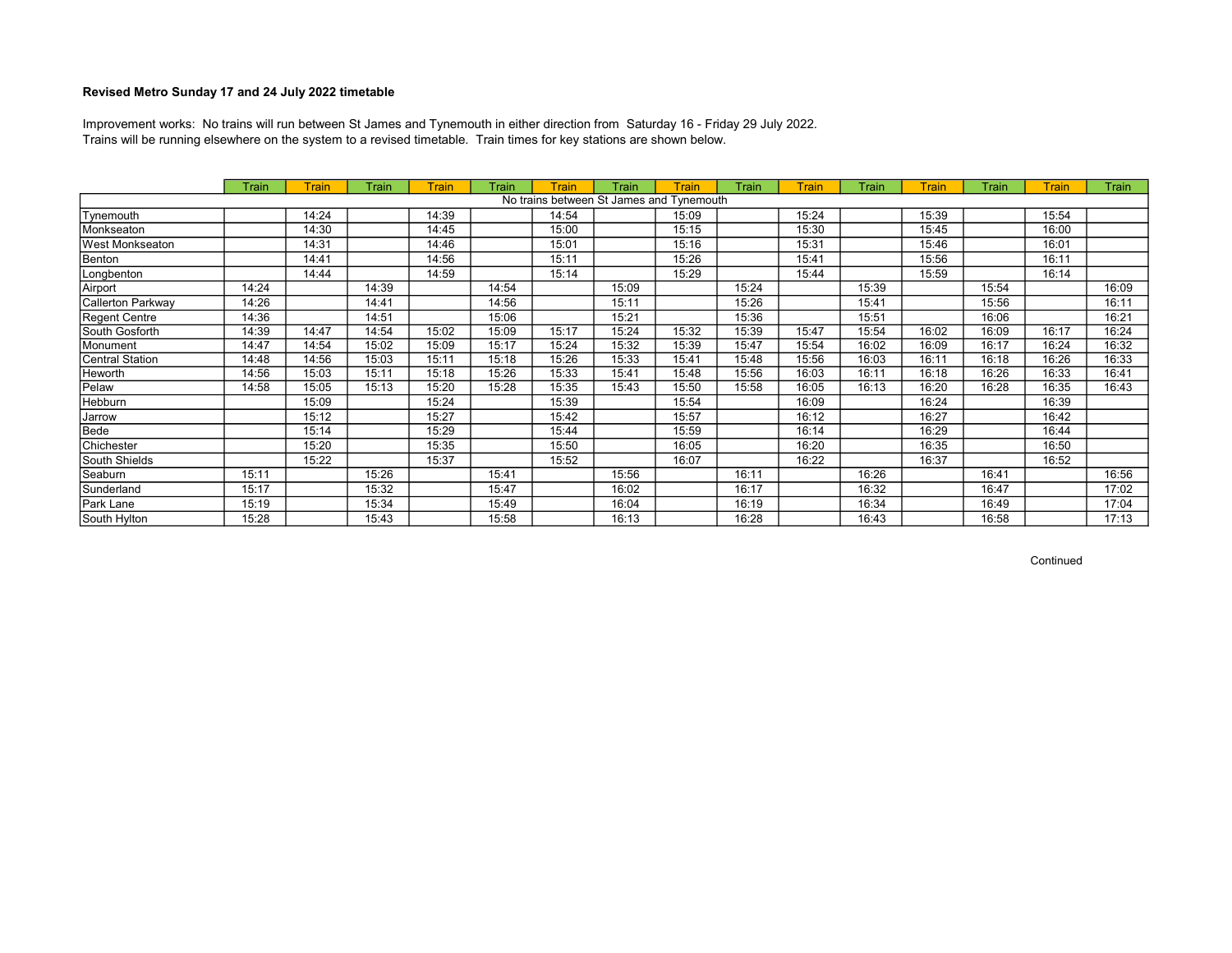Trains will be running elsewhere on the system to a revised timetable. Train times for key stations are shown below. Improvement works: No trains will run between St James and Tynemouth in either direction from Saturday 16 - Friday 29 July 2022.

|                   | <b>Train</b> | Train | Train | Train | Train | Train | <b>Train</b>                             | Train | <b>Train</b> | Train | <b>Train</b> | Train | Train | Train | <b>Train</b> |
|-------------------|--------------|-------|-------|-------|-------|-------|------------------------------------------|-------|--------------|-------|--------------|-------|-------|-------|--------------|
|                   |              |       |       |       |       |       | No trains between St James and Tynemouth |       |              |       |              |       |       |       |              |
| Tynemouth         | 16:09        |       | 16:24 |       | 16:39 |       | 16:54                                    |       | 17:09        |       | 17:24        |       | 17:39 |       | 17:54        |
| Monkseaton        | 16:15        |       | 16:30 |       | 16:45 |       | 17:00                                    |       | 17:15        |       | 17:30        |       | 17:45 |       | 18:00        |
| West Monkseaton   | 16:16        |       | 16:31 |       | 16:46 |       | 17:01                                    |       | 17:16        |       | 17:31        |       | 17:46 |       | 18:01        |
| Benton            | 16:26        |       | 16:41 |       | 16:56 |       | 17:11                                    |       | 17:26        |       | 17:41        |       | 17:56 |       | 18:11        |
| Longbenton        | 16:29        |       | 16:44 |       | 16:59 |       | 17:14                                    |       | 17:29        |       | 17:44        |       | 17:59 |       | 18:14        |
| Airport           |              | 16:24 |       | 16:39 |       | 16:54 |                                          | 17:09 |              | 17:24 |              | 17:39 |       | 17:54 |              |
| Callerton Parkway |              | 16:26 |       | 16:41 |       | 16:56 |                                          | 17:11 |              | 17:26 |              | 17:41 |       | 17:56 |              |
| Regent Centre     |              | 16:36 |       | 16:51 |       | 17:06 |                                          | 17:21 |              | 17:36 |              | 17:51 |       | 18:06 |              |
| South Gosforth    | 16:32        | 16:39 | 16:47 | 16:54 | 17:02 | 17:09 | 17:17                                    | 17:24 | 17:32        | 17:39 | 17:47        | 17:54 | 18:02 | 18:09 | 18:17        |
| Monument          | 16:39        | 16:47 | 16:54 | 17:02 | 17:09 | 17:17 | 17:24                                    | 17:32 | 17:39        | 17:47 | 17:54        | 18:02 | 18:09 | 18:17 | 18:24        |
| Central Station   | 16:41        | 16:48 | 16:56 | 17:03 | 17:11 | 17:18 | 17:26                                    | 17:33 | 17:41        | 17:48 | 17:56        | 18:03 | 18:11 | 18:18 | 18:26        |
| Heworth           | 16:48        | 16:56 | 17:03 | 17:11 | 17:18 | 17:26 | 17:33                                    | 17:41 | 17:48        | 17:56 | 18:03        | 18:11 | 18:18 | 18:26 | 18:33        |
| Pelaw             | 16:50        | 16:58 | 17:05 | 17:13 | 17:20 | 17:28 | 17:35                                    | 17:43 | 17:50        | 17:58 | 18:05        | 18:13 | 18:20 | 18:28 | 18:35        |
| Hebburn           | 16:54        |       | 17:09 |       | 17:24 |       | 17:39                                    |       | 17:54        |       | 18:09        |       | 18:24 |       | 18:39        |
| Jarrow            | 16:57        |       | 17:12 |       | 17:27 |       | 17:42                                    |       | 17:57        |       | 18:12        |       | 18:27 |       | 18:42        |
| Bede              | 16:59        |       | 17:14 |       | 17:29 |       | 17:44                                    |       | 17:59        |       | 18:14        |       | 18:29 |       | 18:44        |
| Chichester        | 17:05        |       | 17:20 |       | 17:35 |       | 17:50                                    |       | 18:05        |       | 18:20        |       | 18:35 |       | 18:50        |
| South Shields     | 17:07        |       | 17:22 |       | 17:37 |       | 17:52                                    |       | 18:07        |       | 18:22        |       | 18:37 |       | 18:52        |
| Seaburn           |              | 17:11 |       | 17:26 |       | 17:41 |                                          | 17:56 |              | 18:11 |              | 18:26 |       | 18:41 |              |
| Sunderland        |              | 17:17 |       | 17:32 |       | 17:47 |                                          | 18:02 |              | 18:17 |              | 18:32 |       | 18:47 |              |
| Park Lane         |              | 17:19 |       | 17:34 |       | 17:49 |                                          | 18:04 |              | 18:19 |              | 18:34 |       | 18:49 |              |
| South Hylton      |              | 17:28 |       | 17:43 |       | 17:58 |                                          | 18:13 |              | 18:28 |              | 18:43 |       | 18:58 |              |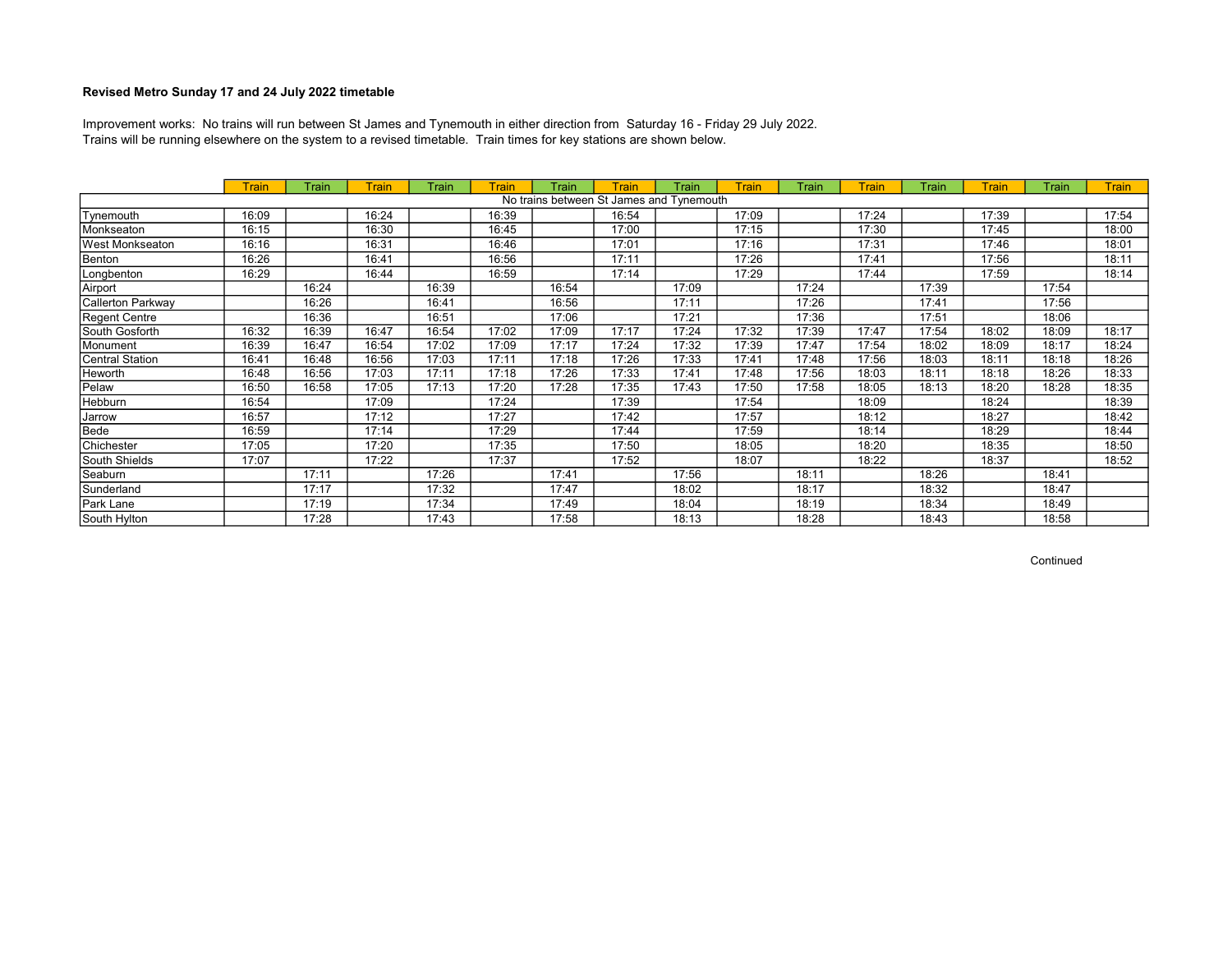Trains will be running elsewhere on the system to a revised timetable. Train times for key stations are shown below. Improvement works: No trains will run between St James and Tynemouth in either direction from Saturday 16 - Friday 29 July 2022.

|                   | Train | Train | Train | <b>Train</b> | Train | <b>Train</b> | Train | Train                                    | Train | <b>Train</b> | Train | Train | Train | Train | Train |
|-------------------|-------|-------|-------|--------------|-------|--------------|-------|------------------------------------------|-------|--------------|-------|-------|-------|-------|-------|
|                   |       |       |       |              |       |              |       | No trains between St James and Tynemouth |       |              |       |       |       |       |       |
| Tynemouth         |       | 18:09 |       | 18:24        |       | 18:39        |       | 18:54                                    |       | 19:09        |       | 19:24 |       | 19:39 |       |
| Monkseaton        |       | 18:15 |       | 18:30        |       | 18:45        |       | 19:00                                    |       | 19:15        |       | 19:30 |       | 19:45 |       |
| West Monkseaton   |       | 18:16 |       | 18:31        |       | 18:46        |       | 19:01                                    |       | 19:16        |       | 19:31 |       | 19:46 |       |
| Benton            |       | 18:26 |       | 18:41        |       | 18:56        |       | 19:11                                    |       | 19:26        |       | 19:41 |       | 19:56 |       |
| Longbenton        |       | 18:29 |       | 18:44        |       | 18:59        |       | 19:14                                    |       | 19:29        |       | 19:44 |       | 19:59 |       |
| Airport           | 18:09 |       | 18:24 |              | 18:39 |              | 18:54 |                                          | 19:09 |              | 19:24 |       | 19:39 |       | 19:54 |
| Callerton Parkway | 18:11 |       | 18:26 |              | 18:41 |              | 18:56 |                                          | 19:11 |              | 19:26 |       | 19:41 |       | 19:56 |
| Regent Centre     | 18:21 |       | 18:36 |              | 18:51 |              | 19:06 |                                          | 19:21 |              | 19:36 |       | 19:51 |       | 20:06 |
| South Gosforth    | 18:24 | 18:32 | 18:39 | 18:47        | 18:54 | 19:02        | 19:09 | 19:17                                    | 19:24 | 19:32        | 19:39 | 19:47 | 19:54 | 20:02 | 20:09 |
| Monument          | 18:32 | 18:39 | 18:47 | 18:54        | 19:02 | 19:09        | 19:17 | 19:24                                    | 19:32 | 19:39        | 19:47 | 19:54 | 20:02 | 20:09 | 20:17 |
| Central Station   | 18:33 | 18:41 | 18:48 | 18:56        | 19:03 | 19:11        | 19:18 | 19:26                                    | 19:33 | 19:41        | 19:48 | 19:56 | 20:03 | 20:11 | 20:18 |
| Heworth           | 18:41 | 18:48 | 18:56 | 19:03        | 19:11 | 19:18        | 19:26 | 19:33                                    | 19:41 | 19:48        | 19:56 | 20:03 | 20:11 | 20:18 | 20:26 |
| Pelaw             | 18:43 | 18:50 | 18:58 | 19:05        | 19:13 | 19:20        | 19:28 | 19:35                                    | 19:43 | 19:50        | 19:58 | 20:05 | 20:13 | 20:20 | 20:28 |
| Hebburn           |       | 18:54 |       | 19:09        |       | 19:24        |       | 19:39                                    |       | 19:54        |       | 20:09 |       | 20:24 |       |
| Jarrow            |       | 18:57 |       | 19:12        |       | 19:27        |       | 19:42                                    |       | 19:57        |       | 20:12 |       | 20:27 |       |
| Bede              |       | 18:59 |       | 19:14        |       | 19:29        |       | 19:44                                    |       | 19:59        |       | 20:14 |       | 20:29 |       |
| Chichester        |       | 19:05 |       | 19:20        |       | 19:35        |       | 19:50                                    |       | 20:05        |       | 20:20 |       | 20:35 |       |
| South Shields     |       | 19:07 |       | 19:22        |       | 19:37        |       | 19:52                                    |       | 20:07        |       | 20:22 |       | 20:37 |       |
| Seaburn           | 18:56 |       | 19:11 |              | 19:26 |              | 19:41 |                                          | 19:56 |              | 20:11 |       | 20:26 |       | 20:41 |
| Sunderland        | 19:02 |       | 19:17 |              | 19:32 |              | 19:47 |                                          | 20:02 |              | 20:17 |       | 20:32 |       | 20:47 |
| Park Lane         | 19:04 |       | 19:19 |              | 19:34 |              | 19:49 |                                          | 20:04 |              | 20:19 |       | 20:34 |       | 20:49 |
| South Hylton      | 19:13 |       | 19:28 |              | 19:43 |              | 19:58 |                                          | 20:13 |              | 20:28 |       | 20:43 |       | 20:58 |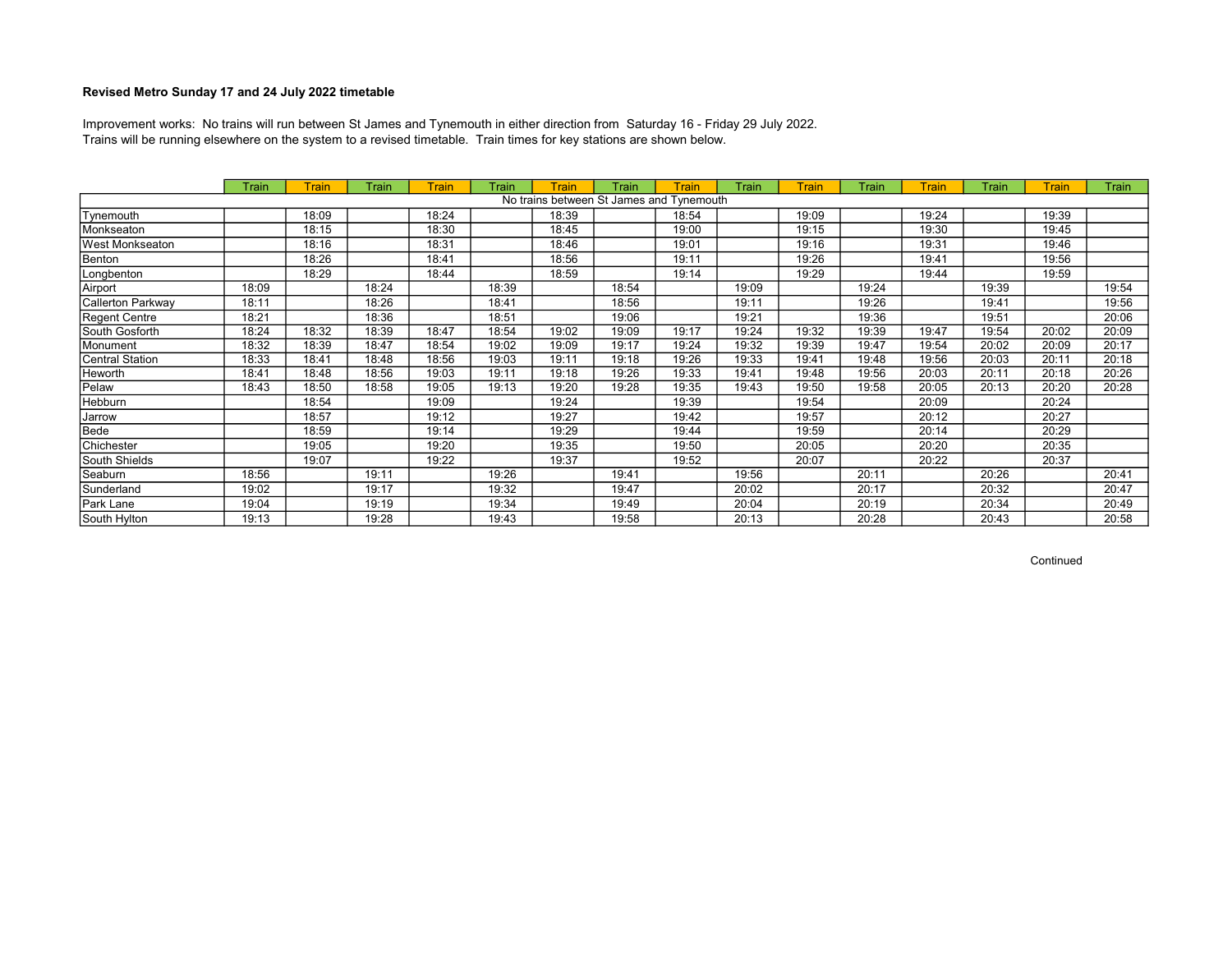Trains will be running elsewhere on the system to a revised timetable. Train times for key stations are shown below. Improvement works: No trains will run between St James and Tynemouth in either direction from Saturday 16 - Friday 29 July 2022.

|                        | <b>Train</b> | Train | Train | Train | Train | Train | Train                                    | Train | <b>Train</b> | Train | <b>Train</b> | Train | <b>Train</b> | Train | <b>Train</b> |
|------------------------|--------------|-------|-------|-------|-------|-------|------------------------------------------|-------|--------------|-------|--------------|-------|--------------|-------|--------------|
|                        |              |       |       |       |       |       | No trains between St James and Tynemouth |       |              |       |              |       |              |       |              |
| Tynemouth              | 19:54        |       | 20:09 |       | 20:24 |       | 20:39                                    |       | 20:54        |       | 21:09        |       | 21:24        |       | 21:39        |
| Monkseaton             | 20:00        |       | 20:15 |       | 20:30 |       | 20:45                                    |       | 21:00        |       | 21:15        |       | 21:30        |       | 21:45        |
| <b>West Monkseaton</b> | 20:01        |       | 20:16 |       | 20:31 |       | 20:46                                    |       | 21:01        |       | 21:16        |       | 21:31        |       | 21:46        |
| Benton                 | 20:11        |       | 20:26 |       | 20:41 |       | 20:56                                    |       | 21:11        |       | 21:26        |       | 21:41        |       | 21:56        |
| Longbenton             | 20:14        |       | 20:29 |       | 20:44 |       | 20:59                                    |       | 21:14        |       | 21:29        |       | 21:44        |       | 21:59        |
| Airport                |              | 20:09 |       | 20:24 |       | 20:39 |                                          | 20:54 |              | 21:09 |              | 21:24 |              | 21:39 |              |
| Callerton Parkway      |              | 20:11 |       | 20:26 |       | 20:41 |                                          | 20:56 |              | 21:11 |              | 21:26 |              | 21:41 |              |
| Regent Centre          |              | 20:21 |       | 20:36 |       | 20:51 |                                          | 21:06 |              | 21:21 |              | 21:36 |              | 21:51 |              |
| South Gosforth         | 20:17        | 20:24 | 20:32 | 20:39 | 20:47 | 20:54 | 21:02                                    | 21:09 | 21:17        | 21:24 | 21:32        | 21:39 | 21:47        | 21:54 | 22:02        |
| Monument               | 20:24        | 20:32 | 20:39 | 20:47 | 20:54 | 21:02 | 21:09                                    | 21:17 | 21:24        | 21:32 | 21:39        | 21:47 | 21:54        | 22:02 | 22:09        |
| Central Station        | 20:26        | 20:33 | 20:41 | 20:48 | 20:56 | 21:03 | 21:11                                    | 21:18 | 21:26        | 21:33 | 21:41        | 21:48 | 21:56        | 22:03 | 22:11        |
| <b>Heworth</b>         | 20:33        | 20:41 | 20:48 | 20:56 | 21:03 | 21:11 | 21:18                                    | 21:26 | 21:33        | 21:41 | 21:48        | 21:56 | 22:03        | 22:11 | 22:18        |
| Pelaw                  | 20:35        | 20:43 | 20:50 | 20:58 | 21:05 | 21:13 | 21:20                                    | 21:28 | 21:35        | 21:43 | 21:50        | 21:58 | 22:05        | 22:13 | 22:20        |
| Hebburn                | 20:39        |       | 20:54 |       | 21:09 |       | 21:24                                    |       | 21:39        |       | 21:54        |       | 22:09        |       | 22:24        |
| Jarrow                 | 20:42        |       | 20:57 |       | 21:12 |       | 21:27                                    |       | 21:42        |       | 21:57        |       | 22:12        |       | 22:27        |
| Bede                   | 20:44        |       | 20:59 |       | 21:14 |       | 21:29                                    |       | 21:44        |       | 21:59        |       | 22:14        |       | 22:29        |
| Chichester             | 20:50        |       | 21:05 |       | 21:20 |       | 21:35                                    |       | 21:50        |       | 22:05        |       | 22:20        |       | 22:35        |
| South Shields          | 20:52        |       | 21:07 |       | 21:22 |       | 21:37                                    |       | 21:52        |       | 22:07        |       | 22:22        |       | 22:37        |
| Seaburn                |              | 20:56 |       | 21:11 |       | 21:26 |                                          | 21:41 |              | 21:56 |              | 22:11 |              | 22:26 |              |
| Sunderland             |              | 21:02 |       | 21:17 |       | 21:32 |                                          | 21:47 |              | 22:02 |              | 22:17 |              | 22:32 |              |
| Park Lane              |              | 21:04 |       | 21:19 |       | 21:34 |                                          | 21:49 |              | 22:04 |              | 22:19 |              | 22:34 |              |
| South Hylton           |              | 21:13 |       | 21:28 |       | 21:43 |                                          | 21:58 |              | 22:13 |              | 22:28 |              | 22:43 |              |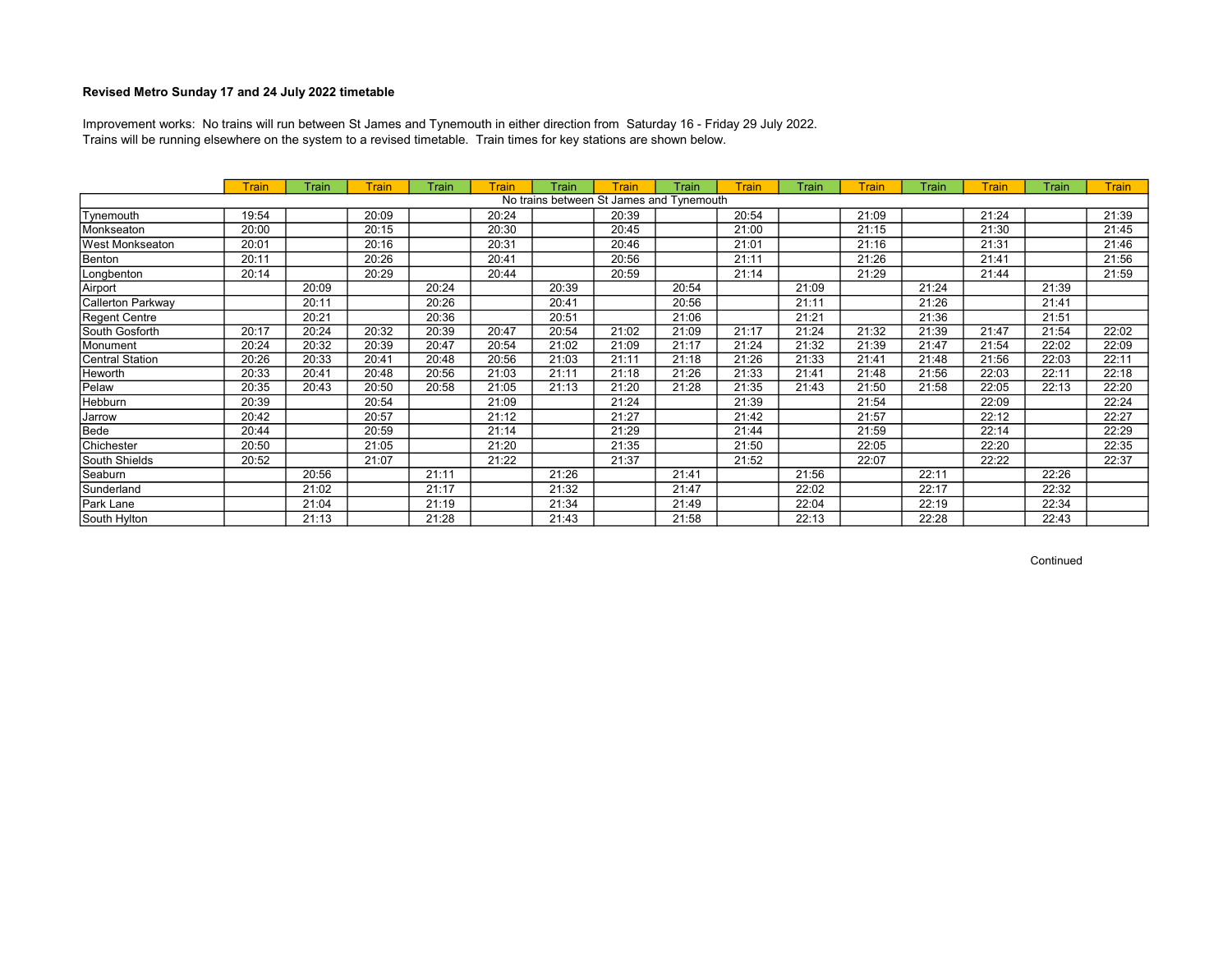Trains will be running elsewhere on the system to a revised timetable. Train times for key stations are shown below. Improvement works: No trains will run between St James and Tynemouth in either direction from Saturday 16 - Friday 29 July 2022.

|                   | Train | Train | Train | <b>Train</b> | Train | <b>Train</b> | Train                                    | Train | <b>Train</b> | <b>Train</b> | <b>Train</b> | <b>Train</b> | Train | <b>Train</b> | Train |
|-------------------|-------|-------|-------|--------------|-------|--------------|------------------------------------------|-------|--------------|--------------|--------------|--------------|-------|--------------|-------|
|                   |       |       |       |              |       |              | No trains between St James and Tynemouth |       |              |              |              |              |       |              |       |
| Tynemouth         |       | 21:54 |       | 22:09        |       | 22:24        |                                          | 22:39 |              | 22:54        |              | 23:09        |       | 23:21        |       |
| Monkseaton        |       | 22:00 |       | 22:15        |       | 22:30        |                                          | 22:45 |              | 23:00        |              | 23:15        |       | 23:27        |       |
| West Monkseaton   |       | 22:01 |       | 22:16        |       | 22:31        |                                          | 22:46 |              | 23:01        |              | 23:16        |       | 23:28        |       |
| Benton            |       | 22:11 |       | 22:26        |       | 22:41        |                                          | 22:56 |              | 23:11        |              | 23:26        |       | 23:38        |       |
| Longbenton        |       | 22:14 |       | 22:29        |       | 22:44        |                                          | 22:59 |              | 23:14        |              | 23:29        |       | 23:41        |       |
| Airport           | 21:54 |       | 22:09 |              | 22:24 |              | 22:39                                    |       | 22:54        |              | 23:09        |              | 23:21 |              | 23:31 |
| Callerton Parkway | 21:56 |       | 22:11 |              | 22:26 |              | 22:41                                    |       | 22:56        |              | 23:11        |              | 23:23 |              | 23:33 |
| Regent Centre     | 22:06 |       | 22:21 |              | 22:36 |              | 22:51                                    |       | 23:06        |              | 23:21        |              | 23:34 |              | 23:44 |
| South Gosforth    | 22:09 | 22:17 | 22:24 | 22:32        | 22:39 | 22:47        | 22:54                                    | 23:02 | 23:09        | 23:17        | 23:24        | 23:32        | 23:37 | 23:44        |       |
| Monument          | 22:17 | 22:24 | 22:32 | 22:39        | 22:47 | 22:54        | 23:02                                    | 23:09 | 23:17        | 23:24        | 23:32        | 23:39        |       |              |       |
| Central Station   | 22:18 | 22:26 | 22:33 | 22:41        | 22:48 | 22:56        | 23:03                                    | 23:11 | 23:18        | 23:26        | 23:33        | 23:41        |       |              |       |
| Heworth           | 22:26 | 22:33 | 22:41 | 22:48        | 22:56 | 23:03        | 23:11                                    | 23:18 | 23:26        | 23:33        | 23:41        | 23:48        |       |              |       |
| Pelaw             | 22:28 | 22:35 | 22:43 | 22:50        | 22:58 | 23:05        | 23:13                                    | 23:20 | 23:28        | 23:35        | 23:43        | 23:50        |       |              |       |
| Hebburn           |       | 22:39 |       | 22:54        |       | 23:09        |                                          | 23:24 |              | 23:39        |              |              |       |              |       |
| Jarrow            |       | 22:42 |       | 22:57        |       | 23:12        |                                          | 23:27 |              | 23:42        |              |              |       |              |       |
| Bede              |       | 22:44 |       | 22:59        |       | 23:14        |                                          | 23:29 |              | 23:44        |              |              |       |              |       |
| Chichester        |       | 22:50 |       | 23:05        |       | 23:20        |                                          | 23:35 |              | 23:50        |              |              |       |              |       |
| South Shields     |       | 22:52 |       | 23:07        |       | 23:22        |                                          | 23:37 |              | 23:52        |              |              |       |              |       |
| Seaburn           | 22:41 |       | 22:56 |              | 23:11 |              | 23:26                                    |       | 23:41        |              |              |              |       |              |       |
| Sunderland        | 22:47 |       | 23:02 |              | 23:17 |              | 23:32                                    |       | 23:47        |              |              |              |       |              |       |
| Park Lane         | 22:49 |       | 23:04 |              | 23:19 |              | 23:34                                    |       |              |              |              |              |       |              |       |
| South Hylton      | 22:58 |       | 23:13 |              | 23:28 |              | 23:43                                    |       |              |              |              |              |       |              |       |